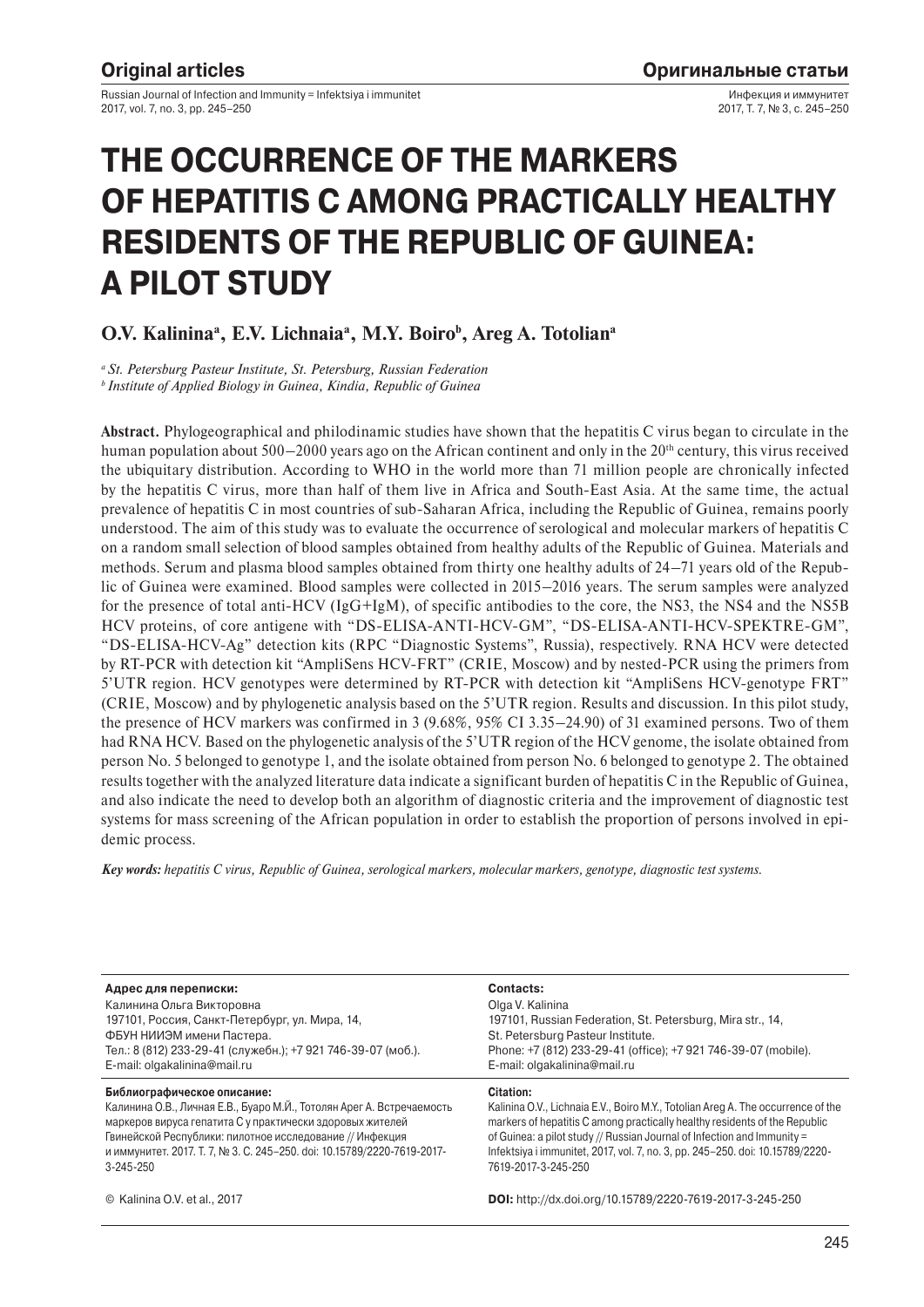## **ВСТРЕЧАЕМОСТЬ МАРКЕРОВ ВИРУСА ГЕПАТИТА С У ПРАКТИЧЕСКИ ЗДОРОВЫХ ЖИТЕЛЕЙ ГВИНЕЙСКОЙ РЕСПУБЛИКИ: ПИЛОТНОЕ ИССЛЕДОВАНИЕ**

**О.В. Калинина1 , Е.В. Личная1 , М.Й. Буаро2 , Арег А. Тотолян1**

*1 ФБУН НИИ эпидемиологии и микробиологии имени Пастера, Санкт-Петербург, Россия 2 НИИ прикладной биологии Гвинеи, г. Кинди, Гвинейская Республика*

**Резюме.** Филогеографические и филодинамические исследования показали, что вирус гепатита С начал циркулировать в человеческой популяции около 500–2000 лет тому назад на африканском континенте, но лишь в XX веке получил убиквитарное распространение. Согласно расчетным данным ВОЗ на 2017 г. в мире более 71 млн человек хронически инфицировано вирусом гепатита С, более половины из которых проживает на территории Африки и Юго-Восточной Азии. При этом до сих пор фактическая распространенность вируса гепатита С в большинстве стран Африки южнее Сахары, в том числе в Гвинейской Республике, остается малоизученной. Цель исследования: оценить встречаемость серологических и молекулярных маркеров гепатита С на случайной малой выборке образцов крови, полученных от практически здоровых жителей Гвинейской Республики. *Материалы и методы.* Изучены образцы сыворотки и плазмы крови, полученные в 2015–2016 гг. от 31 практически здорового жителя Гвинейской Республики в возрасте от 24 до 71 года. Наличие суммарных анти-HCV (IgG+IgM), специфических антител к core, NS3, NS4 и NS5 белкам, свободного сore антигена определяли методом ИФА с использованием тест-систем «ДС-ИФА-АНТИ-HCV», «ДС-ИФА-АНТИ-HCV-СПЕКТР-GM», «ДС-ИФА-HCV-АГ» (ООО «Диагностические системы», Россия) соответственно. Детекцию РНК ВГС проводили двумя методами: ПЦР в режиме реального времени с использованием тест-системы «АмплиСенс HCV-FL» (ФБУН ЦНИИЭ, Россия) и методом гнездной ПЦР с праймерами из 5'UTR области генома. Генотипы изолятов ВГС определяли методом ОТ-ПЦР в режиме реального времени с использованием «АмплиСенс HCV-генотип-FL» вариант 1–6, определяющей генотипы 1а, 1b, 2, 3а, 4, 5а, 6 (ФБУН ЦНИИЭ, Россия), а также на основе филогенетического анализа нуклеотидных последовательностей из 5'UTR области генома. *Результаты и обсуждение.* В данном пилотном исследовании наличие маркеров ВГС подтверждено у 3 (9,68%, 95% СI 3,35–24,90) из 31 обследованного. У двух из них обнаружена РНК ВГС. На основе филогенетического анализа 5'UTR области генома изолят, полученный от пациента № 5, принадлежал к генотипу 1, а изолят, полученный от пациента № 6, — к генотипу 2. Полученные результаты в совокупности с проанализированными литературными данными свидетельствуют о существенном бремени гепатита С в Гвинейской Республике, а также указывают на необходимость разработки как алгоритма диагностических критериев, так и совершенствования диагностических тест-систем для проведения массового скрининга африканского населения с целью установления доли вовлеченных в эпидемический процесс лиц.

**Ключевые слова:** *вирус гепатита С, Гвинейская Республика, серологические маркеры, молекулярные маркеры, генотип, диагностические тест-системы.*

## Introduction

According to the World Health Organization, more than 71 million people globally are chronically infected with the hepatitis C virus (HCV), about 399 thousand people die of liver diseases associated with hepatitis C (HC) every year [17]. Hepatitis C virus is one of the most dynamically evolving pathogens, which makes it difficult to develop effective immunoprophylactic vaccines and allows the virus to successfully adapt to the effects of immune defense factors of the human body, contributing to a significant incidence of the disease chronicity.

Despite the significant genetic variability of HCV, only 6 subtypes (1a, 1b, 2a, 2b, 2c, 3a) are recognized as epidemic variants, which provided the ubiquitous propagation of the pathogen during the 20th century [1]. The remaining HCV subtypes are characterized by local geographical ranges, mainly in Africa and South-East Asia, where, as a rule, none of the six epidemic variants of the virus are dominant.

The overall HCV infection of the population of the Sub-Saharan Africa is high [10]. A wide range of HCV variants have been found in Africa: genotypes 1 and 4 in Central Africa; genotypes 2 and 4 in North Africa; and genotype 2 in West Africa and Cameroon [1, 2, 8, 9, 12, 14]. The study of the HC virus evolution indicates that most of its subtypes occurred more than 300 years ago on the African continent, which is now considered a potential pool of "future" epidemic variants of HCV. At the same time, due to economic and social reasons, the prevalence and genetic diversity of HCV, the route of the pathogen transmission, as well as the clinical course of the infection in many countries of sub-Saharan Africa, including the Republic of Guinea, still remain understudied.

The aim of the study was to evaluate the occurrence of serological and molecular markers of hepatitis C on a random small batch of blood samples obtained from practically healthy residents of the Republic of Guinea.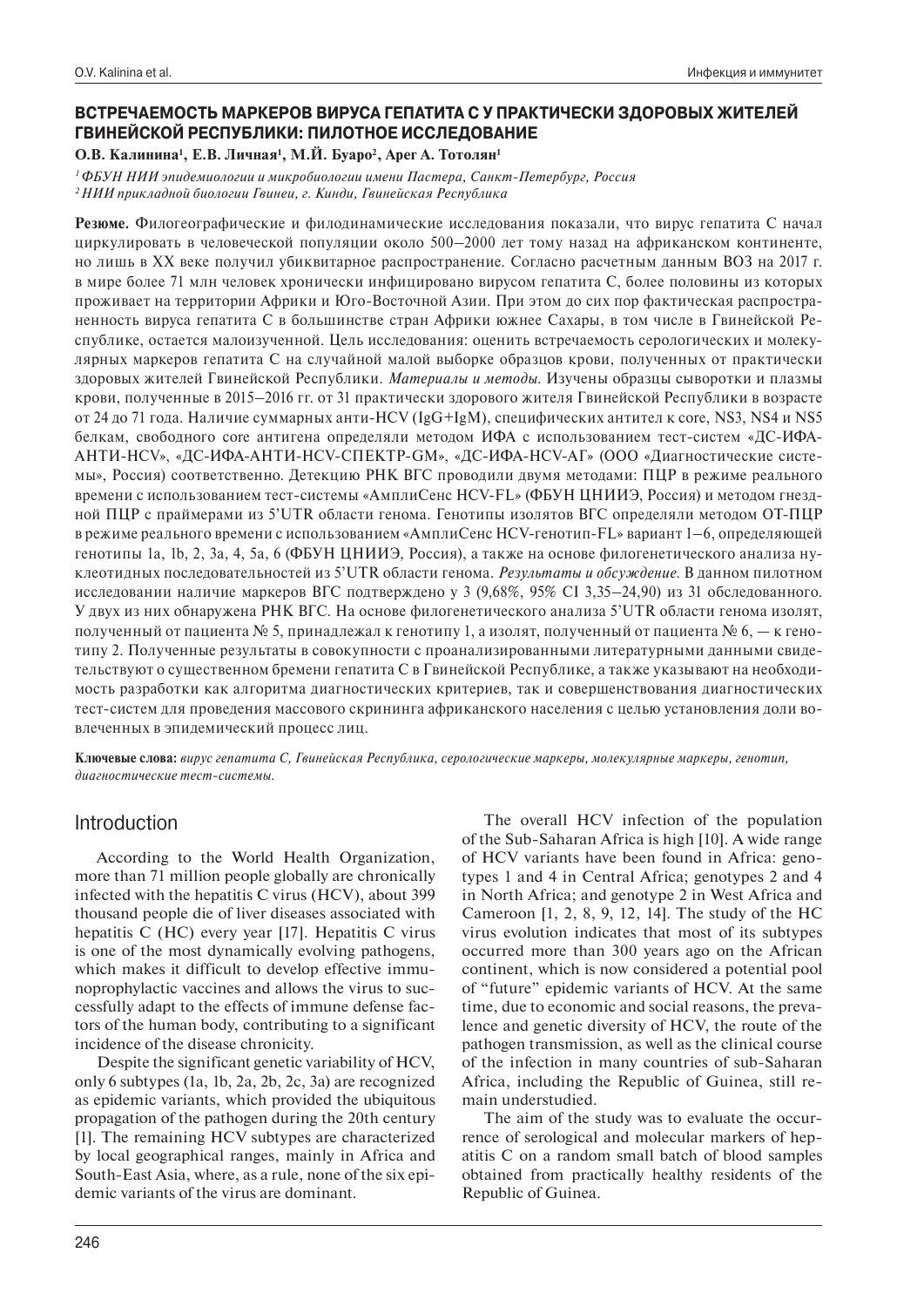## Materials and Methods

The work studies samples of blood serum and plasma, obtained in 2015–2016 from 31 practically healthy inhabitants of the Republic of Guinea at the age from 24 to 71 years. All samples of serum and plasma were obtained for scientific research under the code names according to the Declaration of Helsinki under the protocol of the Ethics Committee of the Saint-Petersburg Pasteur Institute. After taking the biomaterial, all samples were aliquoted and stored at –70°C until the study was performed.

The presence of total antibodies to the hepatitis C virus (anti-HCV IgG  $+$  IgM) was determined using the DS-EIA-ANTI-HCV (RPC "Diagnostic Systems", Russia), and having international certificates of CE products. The samples that revealed reactivity for the presence of total anti-HCV were retested in duplicate using the same method. The presence of specific antibodies ( $I \text{g}G + I \text{g}M$ ) to the structural (core) and nonstructural (NS3, NS4, NS5) proteins of the hepatitis C virus (HCV) was confirmed using the DS-EIA-ANTI-HCV-SPECTRUM-GM test system (RPC "Diagnostic Systems", Russia). The presence of free core HCV antigen (Ag core) was assessed by EIA method using the DS-EIA-HCV-AG test system (RPC "Diagnostic Systems", Russia), which is designed to detect the core HCV antigen in the absence of anti-HCV in blood plasma and serum samples.

Total RNA was released from 100 μl of blood plasma/serum sample using the "AmpliPrime Ribo-Sorb" and "AmpliPrime Ribo-Prep" commercial kits (CRIE, Moscow) according to the manufacturer's instructions. Total RNA was stored at –70°C. The reverse transcription reaction was performed using the "Reverta L" commercial kit (CRIE, Moscow) according to the manufacturer's instructions, or using 100 units of MMLV reverse transcriptase enzyme (Eurogen, Russia) and 20 μM of random primers in 20 μl of reaction mixture containing 10 mM of each of the nucleoside triphosphates (dNTP), 10 mM of DTT, and 10 units of Rnazin. The reverse transcription reaction was performed during 1 hour at 42°C.

The study of the biological material for the presence of HCV RNA was carried out by two methods: by realtime PCR method using the "AmpliSens HCV-FL" commercial test system (CRIE, Moscow), according to the instructions, in the Rotor-Gene 6000 amplifier (Corbett Research, Australia), and by nested PCR method with primers from the most conserved region of the 5'UTR genome as described previously [7]. The products of nested PCR were visualized in  $2\%$ agarose gel with the addition of ethidium bromide in ultraviolet light. The fragment size after the second stage of PCR with internal primers from the 5'UTR region made up 235 base pairs (bp).

The genotypes of HCV isolates were determined by real-time RT-PCR using the commercial "AmpliSens HCV-Genotype-FL" ver. 1–6 test system, which determines the 1a, 1b, 2, 3a, 4, 5a, 6 genotypes (CRIE, Moscow), as well as by method of phylogenic analysis of nucleotide sequences from the 5'UTR region of the genome. In the latter case, the products obtained as a result of nested PCR were purified using the AxyPrep PCR Clean-up Kit commercial panel (Axygen, Biosciences). The limited sequencing reaction was performed using BigDye Terminator Cycle Sequencing Ready Kits (PE Biosystems, ver. 3.1) and 4 pmol of the corresponding primer. The capillary electrophoresis was performed on the ABI PRISM 3500 automatic sequencer (Applied Biosystems, USA). The analysis of nucleotide sequences was performed using the Mega ver. 6.0 software. The phylogenetic analysis was performed by the Maximum Likelihood method in the Mega ver. 6.0 software. For the genotyping of isolates obtained from the residents of the Republic of Guinea, a sample of reference nucleotide sequences of HCV isolates was generated using the BLAST on-line software, including all sequences from the 5'UTR region of the genome of isolates obtained from the residents of the Republic of Guinea and recorded in GenBank.

The obtained data were processed by standard methods of statistical processing of digital material: the confidence limits (95% CI) were calculated using the Wilson method.

# Results and Discussion

Of the 31 persons examined using the "DS-EIA-ANTI-HCV" test system, six persons were revealed to have positive results for the presence of anti-HCV in their blood serum samples, while the remaining 25 examined persons had anti-HCV negative samples. No free core antigen was detected in any blood serum sample using the "DS-EIA-HCV-AG" test system.

The presence of specific antibodies to several HCV proteins was found in five of six anti-HCV positive samples using the "DS-EIA-ANTI-HCV-SPECTRUM-GM" confirmatory test (Table). In this case, antibodies to the core protein with a high cutoff index (COI) greater than 8 were found only in two samples (No. 5 and No. 6). Antibodies to all the four HCV core, NS3, NS4 and NS5 proteins were detected in one sample (No. 4). However, the antibodies to the core protein in this sample had COI less than 2.0. At the same time, antibodies to the NS3 protein with COI greater than 10 and antibodies to the NS4 protein with COI less than 2.0 were detected in the sample No. 3. Antibodies to NS3 and NS5 proteins with average COI were detected in the sample No. 1. Antibodies only to the NS3 protein were detected in the sample No. 2. In our opinion, the presence of basically antibodies to the NS3 protein in samples No. 1, 2 and 3, as well as the absence of antibodies to the core protein, may indicate the presence of false-positive results of serodiagnosis.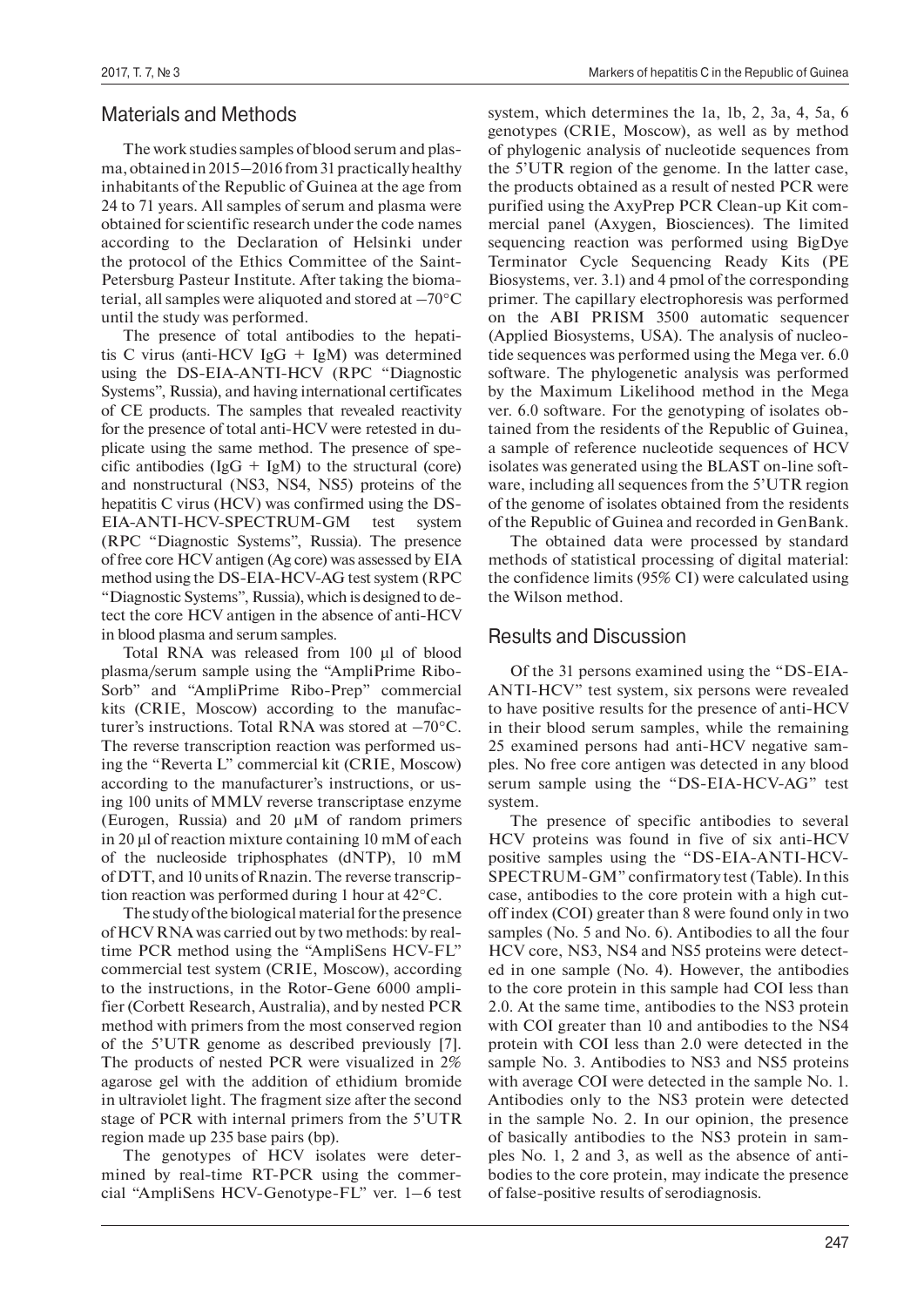| Patient No. | Anti-HCV (COI*) | Anti-core (COI) | Anti-NS3 (COI) | Anti-NS4 (COI) | Anti-NS5 (COI) | <b>HCV RNA</b> |
|-------------|-----------------|-----------------|----------------|----------------|----------------|----------------|
|             | $+ (5.0)$       |                 | $+ (5.69)$     |                | $+ (2.94)$     |                |
|             | $+ (4.03)$      |                 | $+ (6.33)$     |                |                |                |
|             | $+ (12.68)$     |                 | $+ (10.73)$    | ± (1.46)       |                |                |
|             | $+ (5.42)$      | ± (1.21)        | $+ (5.27)$     | $+ (4.83)$     | $+ (2.53)$     |                |
|             | $+ (9.87)$      | $+ (8.0)$       | ± (1.13)       |                |                |                |
|             | $+ (16.4)$      | $+ (8.83)$      | ±(1.18)        | $+(3.06)$      |                |                |

### **Table. The results of HCV markers detection in blood serum/plasma samples obtained from practically healthy residents of the Republic of Guinea**

Notes. \* COI (cutoff index) = OD of the sample/critical OD; "±" the result is equivocal, "+" the result is positive, "-" the result is negative.



## **Figure. The phylogenetic tree based on 165 base nucleotides from the 5'UTR region of the HCV genome using the Maximum Likelihood method in the Mega 6.0 software**

Notes. Guinean isolates obtained in 2016 are marked with a black circle. Figures indicate the branches formed by HCV isolates of genotypes 1 and 2.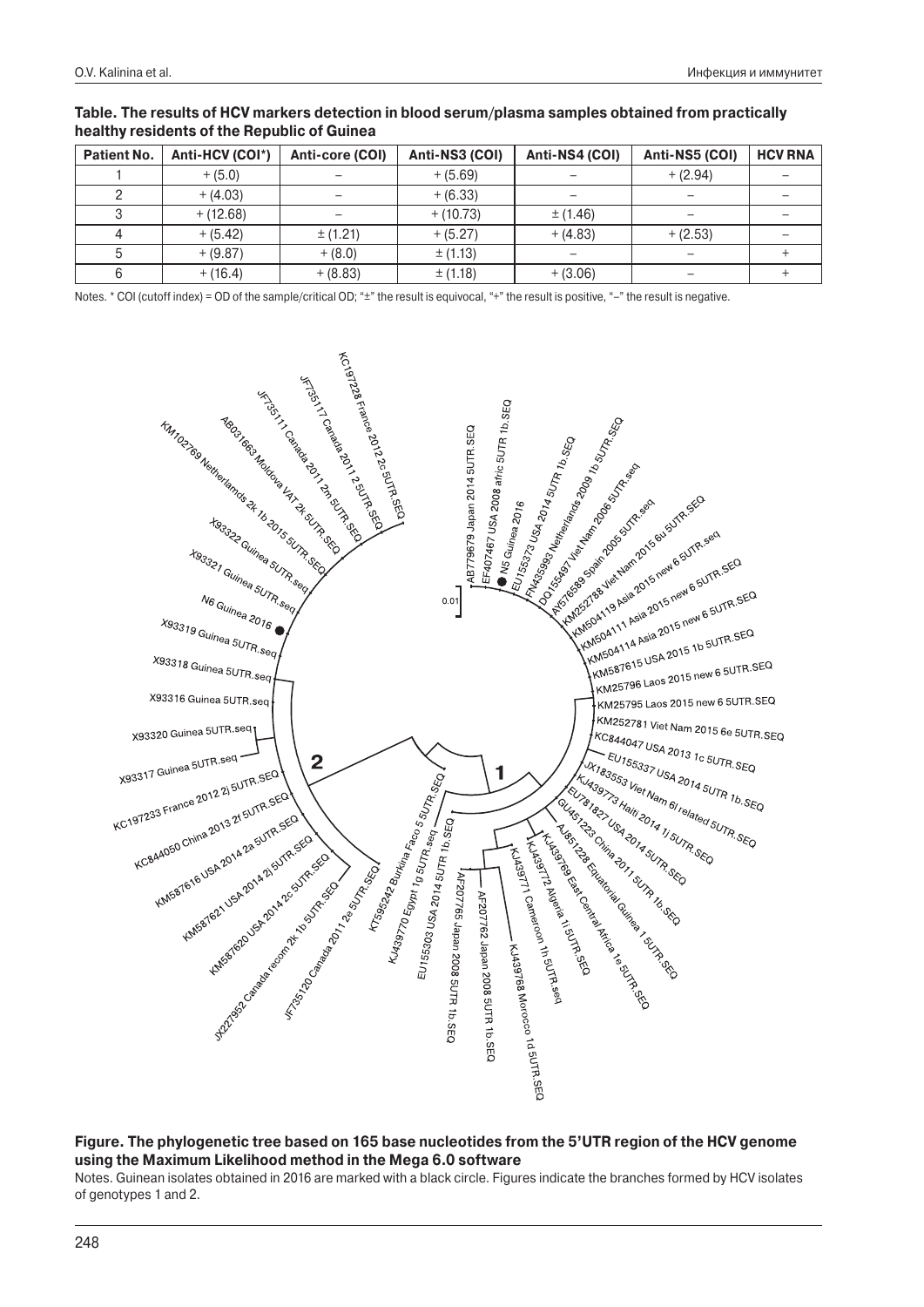The presence of a large number of false-positive results of HCV serodiagnosis is an actual problem on the African continent, as noted in a number of studies [11, 16]. For example, in the study of 1000 samples of blood serum obtained from residents of Rakaya (Uganda), the presence of anti-HCV was detected in 7.6% of samples using the Ortho ver. 3.0 commercial test system (Ortho Clinical Diagnostics, Denmark). At the same time, HCV RNA was not detected in any of the anti-HCV positive samples using the Abbott RealTime HCV Assay commercial test system (Abbott Molecular Inc.) [11]. The work makes the assumption of the probability of false-positive results due to a possible cross-reaction associated with the Schistosoma mansoni infection, which is widespread on the African continent. In favor of a large number of false-positive results, this study also showed no evidence of liver fibrosis in all anti-HCV positive patients [11]. In the study by Tagny et al. (2014) among 1998 blood samples obtained from blood donors in Cameroon, 86 samples (4.3%) were revealed to be anti-HCV positive using the HCV Rapid Test (Human Diagnostics, Germany) and/or Monolisa HCV Ag/Ab Ultra (BioRad, France). Of the 86 anti-HCV positive samples, only 37 were confirmed as positive, 29 as negative and 20 samples remained equivocal using HCV Immunoblot RIBA3 (Ortho Clinical Diagnostica, France) confirmatory test and/or TaqMan HCV (Roch Molecular Diagnostics, France, limit 25 copies/ml) [16].

In our study, HCV RNA was revealed in one of 31 patients examined by real-time RT-PCR using the "AmpliSens HCV-FL" commercial test system. However, we failed to establish the genotype using the "AmpliSens HCV-Genotype-FL" test system. At the same time, HCV RNA was detected in two (No. 5 and No. 6) of the 31 patients examined by nested PCR method with specific primers from the 5'UTR region. The nucleotide sequence for both HCV isolates was determined. Based on the phylogenic analysis of the 5'UTR region of the genome, the isolate obtained from the patient No. 5 belonged to the genotype 1, and the isolate obtained from the patient No. 6 belonged to the genotype 2 (Fig.).

Thus, the combination of data in this study confirmed the presence of HCV markers in 3 (9.68%, 95% CI 3.35–24.90) of the 31 examined patients. The results obtained for other three patients require further observation and specification.

According to previous studies, HCV seroprevalence in the Republic of Guinea ranges from 2.6% in pregnant women to 15% among people at risk patients with chronic kidney diseases. For example, in a survey carried out in 1996, anti-HCV was detected in 6.7% of 1421 examined patients aged 16 to 45 years (blood donors, pregnant women, patients from polyclinics and clinics) in the city of Conakry [15]. Among patients from polyclinics and clinics in Conakry, the infection was as high as 8.6%, among blood donors it was 4.4%, and the lowest prevalence of 2.6% was detected among pregnant women [15]. Of the 579 patients with chronic kidney diseases monitored during 2009–2013 in the only nephrological center of the Republic of Guinea, 15% had anti-HCV [3].

The available data on the HCV seroprevalence in African countries indicate quite pronounced territorial differences in the intensity of the epidemic process in different regions of the whole African continent and within individual countries, which is connected, inter alia, with national traditions characteristic of certain ethnic groups. For example, the prevalence of HCV markers in various regions of Nigeria ranges from 1.9% among pregnant women in Benin to 15% in isolated rural communes [5, 13]. According to the meta-analysis by Gower et al. (2014), HCV seroprevalence in West Africa averages 5.3% (95%, CI 2.9–9.1), in Central Africa — 4.2% (95%, CI 2.4– 9.2), in East Africa — 1.0% (95%, CI 0.6–3.1) and in South Africa — 1.3% (95%, CI 0.8–2.5) [6]. In the study by Mora et al. (2016) based on the analysis of data reported for 2000–2013, HCV seroprevalence averages 4.14% (95% CI 3.25–5.20) in West African countries; 7.82% (95% CI 5.29–11.43) in Central African countries; 3% (95% CI 2.23–4.02) in the countries of East Africa; and 0,72% (95% CI 0.33– 1.54) in the countries of South Africa [10]. In general, due to the absence of mass screening and recording of viral hepatitis C cases in developing countries, it is difficult to estimate the dynamics of the epidemic process, and the actual spread of HCV in sub-Saharan Africa in modern conditions of active population migration may be higher than the estimated average. This is supported by the data obtained in the examination of 14 205 African immigrants aged 15 to 58 years in the 2013–2015 period in official national camps organized in Libya [4]. The HCV seroprevalence averaged 8.1% among 4,993 immigrants from West Africa, 5.7% among 2557 immigrants from Central Africa, 8.4% among 3524 immigrants from East Africa, and 10.0% among 3131 immigrants from North Africa [4].

## **Conclusion**

Despite a small sample batch, the results obtained in conjunction with the analyzed reported data indicate a significant burden of hepatitis C in the Republic of Guinea, and also point to the need both to develop an algorithm of diagnostic criteria and to improve the diagnostic test systems for mass screening among the African population with a view to establishing the proportion of people involved in the epidemic process. Undoubtedly, a large-scale comprehensive screening study will allow to assess the actual HCV prevalence among various groups of population in the Republic of Guinea.